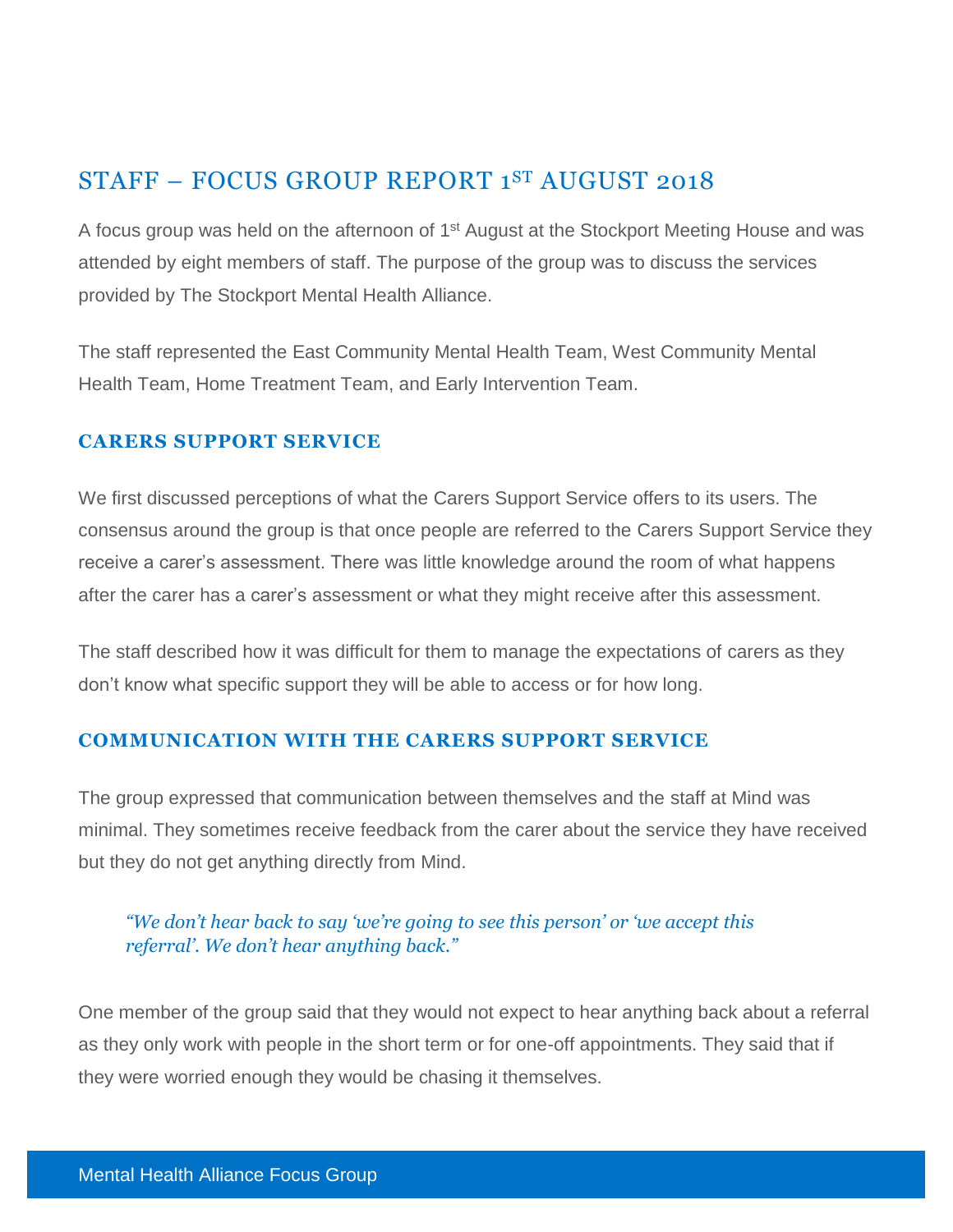Some other members of the group explained that recently they have had a link worker from Mind who sits with them on a regular day of the week. This enables them to have a conversation and do a referral. They explained that they have higher referral rates at the places where there is a link worker present.

Another participant described how having the link worker sit with them was very helpful and that they often sent emails about what services were available, but they didn't give feedback about individual cases in terms of what support has been put in place

Some members of the group said that the link worker often brought leaflets that they could take and give to carers that detailed some of the support available, and might encourage carers to self-refer. Other members of the group said they had never had this but that it would be useful.

The group all agreed it was easy enough to make a referral. The only problem was not getting any feedback on this after.

# *It would be good to know the appointment has happened, what will happen. It does not have to be lengthy, 'It happened and this is what we're going to look into offering'.*

One issue that was highlighted was around the timing of the referral. When the staff first come into contact with the carers, the carer is focusing on their loved one and wanting them to be well. It does not seem appropriate to be making a referral for the carer at that time. They would only tend to do it if they were working with the family for 4-6 weeks.

#### **DOES THE SERVICE MEET THE NEEDS OF CARERS?**

It was difficult for the participants of the group to say whether this is the case as there is little feedback from anyone on the support given to individuals.

There were a few examples given where staff members had some information of the services accessed by a carer. However, this was only because the family had ended up in A&E and had come back through their team. Otherwise, they would not have found out.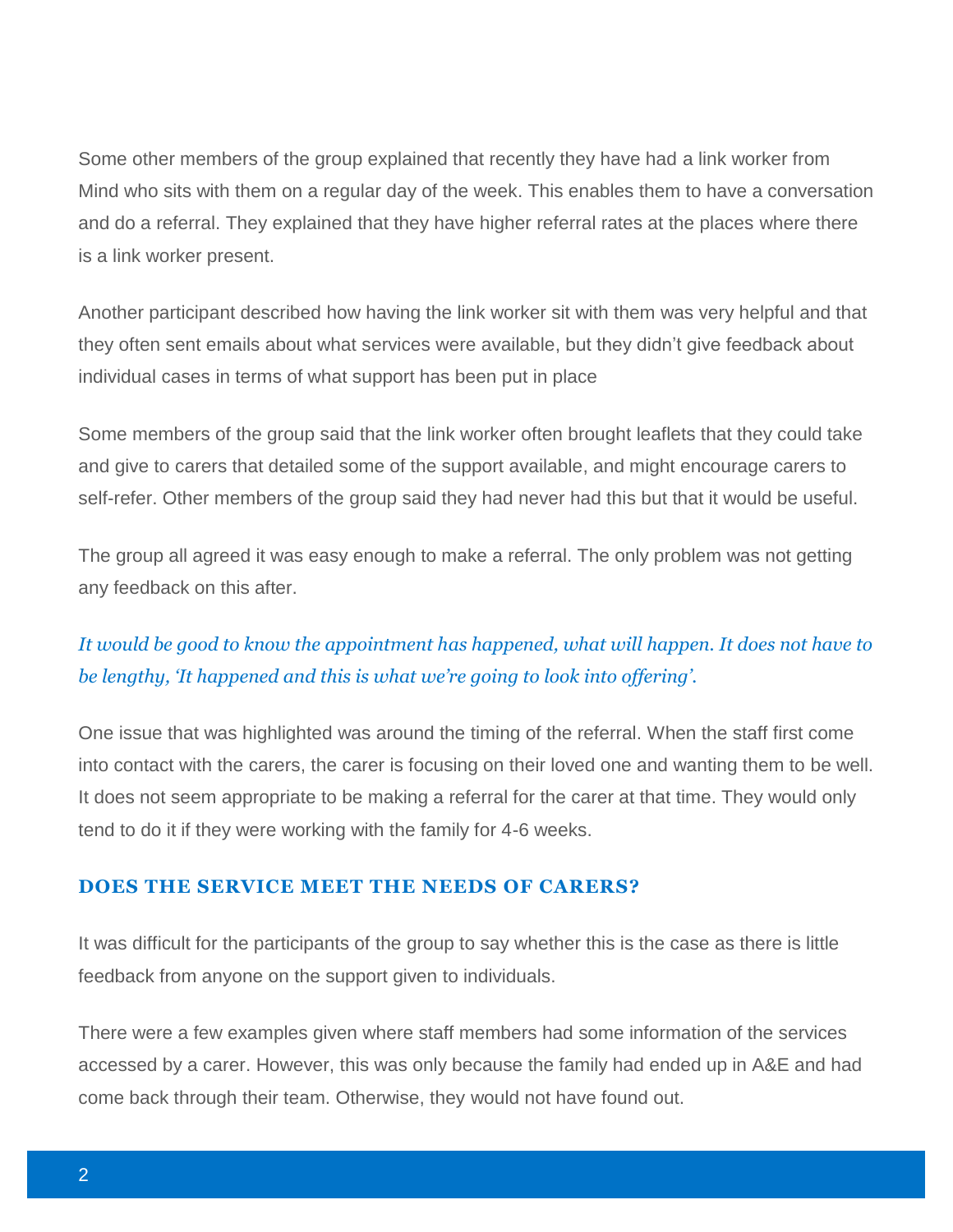The staff know that the carers have a carer's assessment and a carers group but they do not know how that goes and what happens at the meetings. When they are speaking to carers, it would be nice to be able to answer their questions so that they can make a more informed choice about whether they want to access the service or not.

#### **CARER'S PAYMENTS**

The group were asked whether they would be aware if a carer had received a carer's payment and whether they would change anything in terms of what they were referring them to.

The majority of staff said that they would not know. They assume that they would have received a carer's payment if they had had a carer's assessment before as that is what they believe the carer's assessment is for. They said whether a carer had a carer's payment or not would not change how, or what services the staff referred them to.

*"People get awarded the payment every year so I suppose if they're eligible one year they need to be assessed the next year so I think it would be useful to have a record of when that assessment took place."*

### **WHAT IMPROVEMENTS COULD BE MADE TO THE CARERS SUPPORT SERVICE?**

It was suggested that the link worker is useful but that it would be better to have people visiting in a formal meeting setting to set out all the services that are currently available. The staff would like them to come periodically and present to teams what they currently offer. Another suggestion was that this could be done via a newsletter.

They felt that if they cannot explain what is on offer to the carers then they are far less likely to take up a service. They described that a lot of carers have busy lives already with their caring responsibilities and if they don't have much information about it then they won't know if they can fit it in and are more likely to be put off. In addition, the fact that they have to attend a meeting for an assessment can be difficult for those with caring responsibilities. One member of the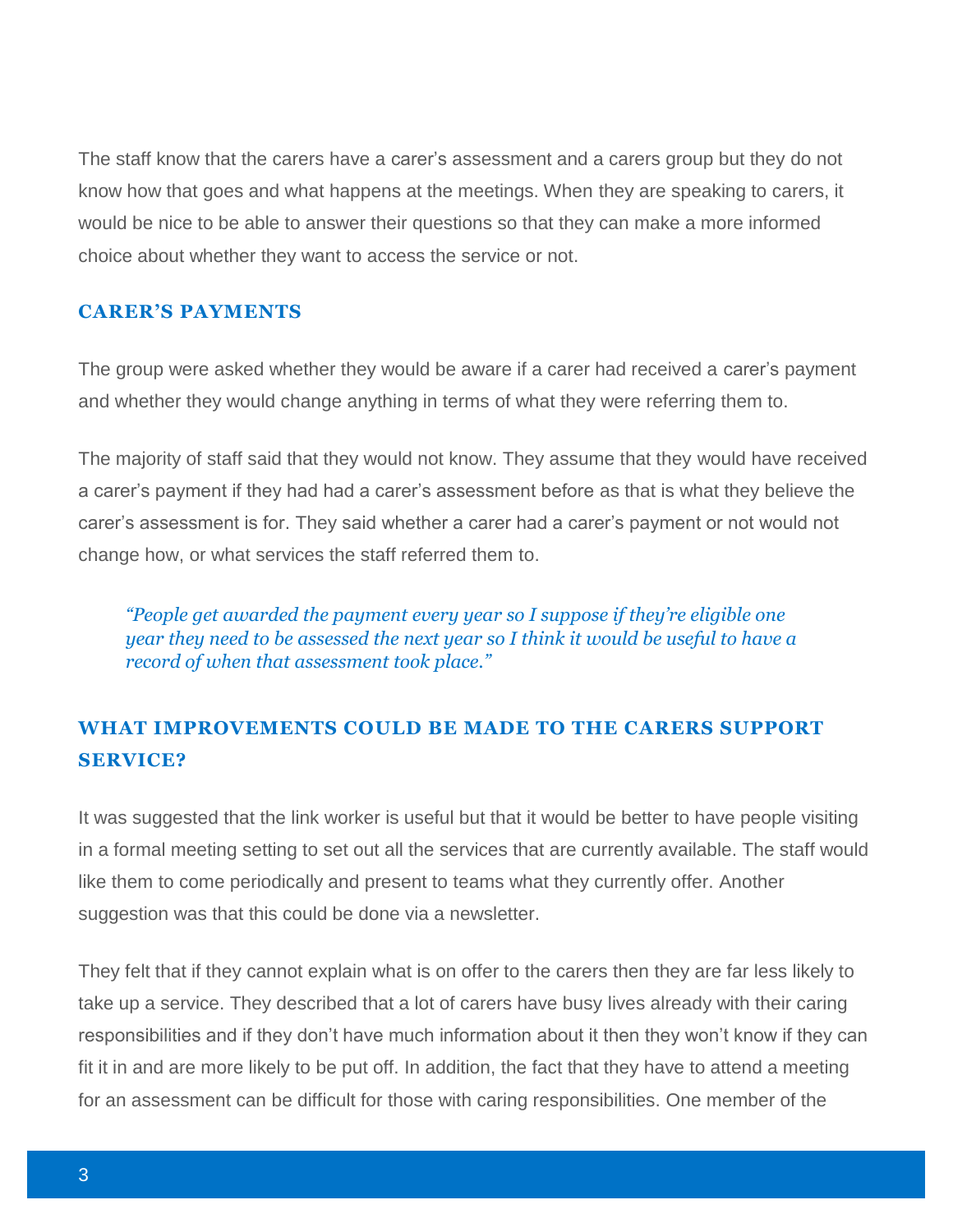group suggested that the assessment could be made more accessible to carers if they were able to have it over the phone.

The staff felt that getting information out to carers earlier in the process may be beneficial for them. They were not aware of any presence or communications within Stepping Hill Hospital, but felt this would be useful. They often get feedback from carers to say that they would have benefited from support earlier than they received it but they were not aware of it.

### **UNDERSTANDING OF THE SUPPORT SERVICE OFFERED IN THE STOCKPORT MENTAL HEALTH ALLIANCE**

There was a mixed response from across the group. Some members of the group were aware what some of the services in the Alliance provided and were less aware of the other services.

It was described that when someone from one of the services in The Stockport Mental Health Alliance comes out and explains to their team what support they offer, the service has an influx of referrals. After some time has passed, they will refer someone again but find that what the service provides has changed and the referral is 'knocked back'. There was agreement across the group that what each service in The Stockport Mental Health Alliance offers often changes and it is difficult to keep up. They also said that if they ring up and find there is a waiting list they probably would not do a referral for a length of time because they assume there is still a long waiting list. The group said it would be useful if they were informed when the waiting list has gone down.

*"People's time is precious. We're all pressured and I think when you make a referral and for whatever reason it doesn't get through….that happens once or twice and you delete it from your mind because I have to prioritise what I am doing and I don't have time to keep trying to guess how to get someone into a service."*

One member of the group felt that most staff refer to SPARC, as they are less aware of what the PPS and Mind do. They had a good understanding of what the PPS and Mind offer at the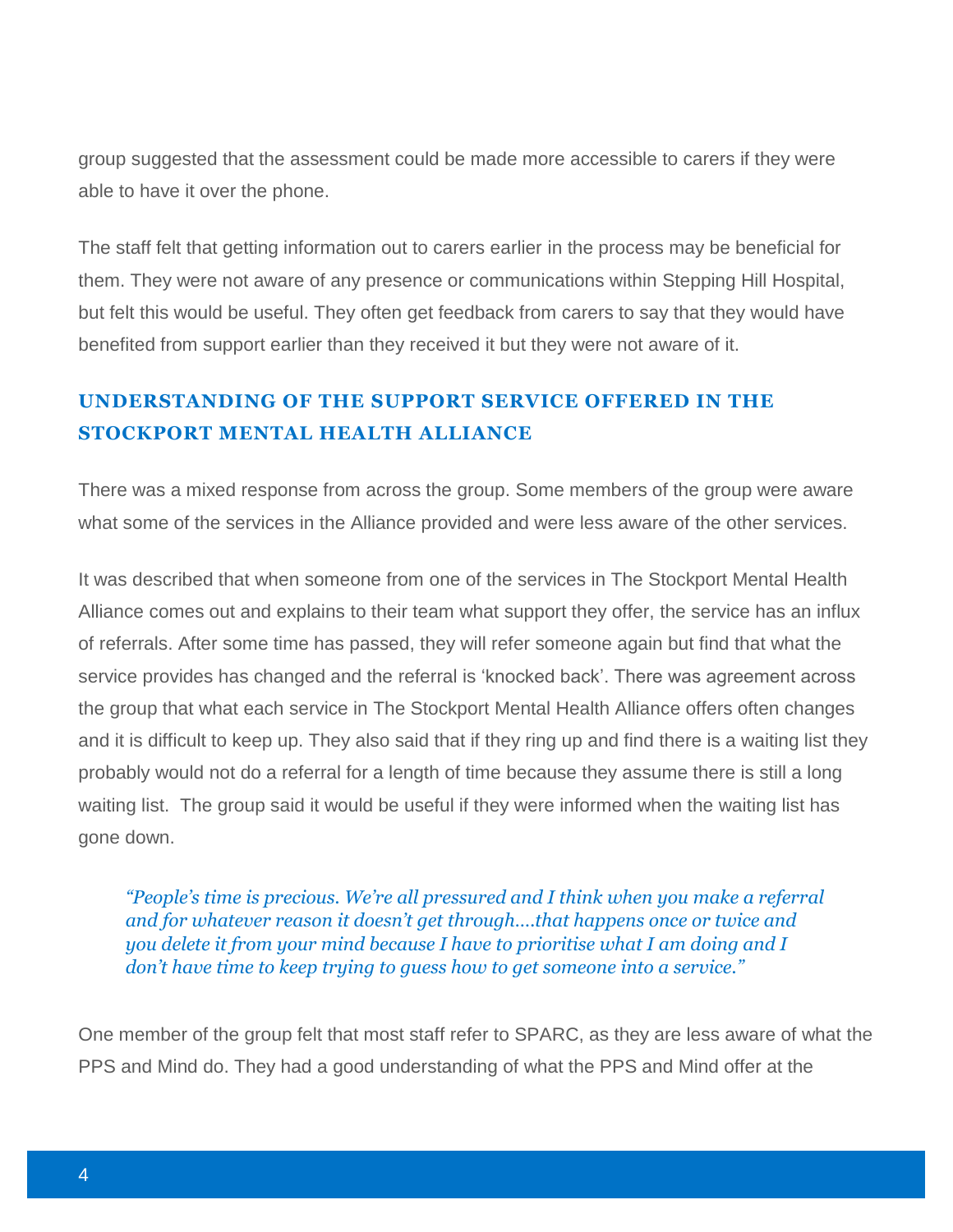beginning when services are introduced but then it was felt that these services change over time and staff are less sure of what the offer from these services are.

There is a lot of confusion among practitioners about what support is available and whether this has changed. There had been a lot of confusion about whether or not you are allowed to refer to the PPS service, with the answer changing depending on whom you asked.

Another participant explained that they thought secondary care services are 'missed off' and that primary care seem to get more information about the services that are available.

Individual care coordinators have built up a relationship with one or two of the services. This will be due to having a good experience previously or having worked with these services in the past, but it is very ad-hoc. This means teams often refer to the service that they are most familiar with.

# **IS THERE ANY OVERLAP BETWEEN THE SERVICES OFFERED BY PPS, SPARC AND MIND?**

One participant thought that the PPS and TPA were very similar as they thought they get people out in the community. Another participant thought that all the services were quite different; Mind focuses on self-help and that SPARC is more activity based. There was agreement around the group that there is some overlap and certainly an overlap in terms of the people accessing them but that each service uses a different approach. One participant believed that the majority of the overlap between SPARC and Mind was removed when the services formed The Stockport Mental Health Alliance.

There is a perception that SPARC is for older people and this will put off younger people from wanting to attend. One participant said that many of their patients had been to SPARC in the past but were reluctant to go because they just 'sit there.' Another participant said that they believed SPARC to be quirky and that it offers something that other places do not but it is not to everyone's taste. The perception is that SPARC is a service that service users will access for a longer term than the others whereas Mind is more recovery focused.